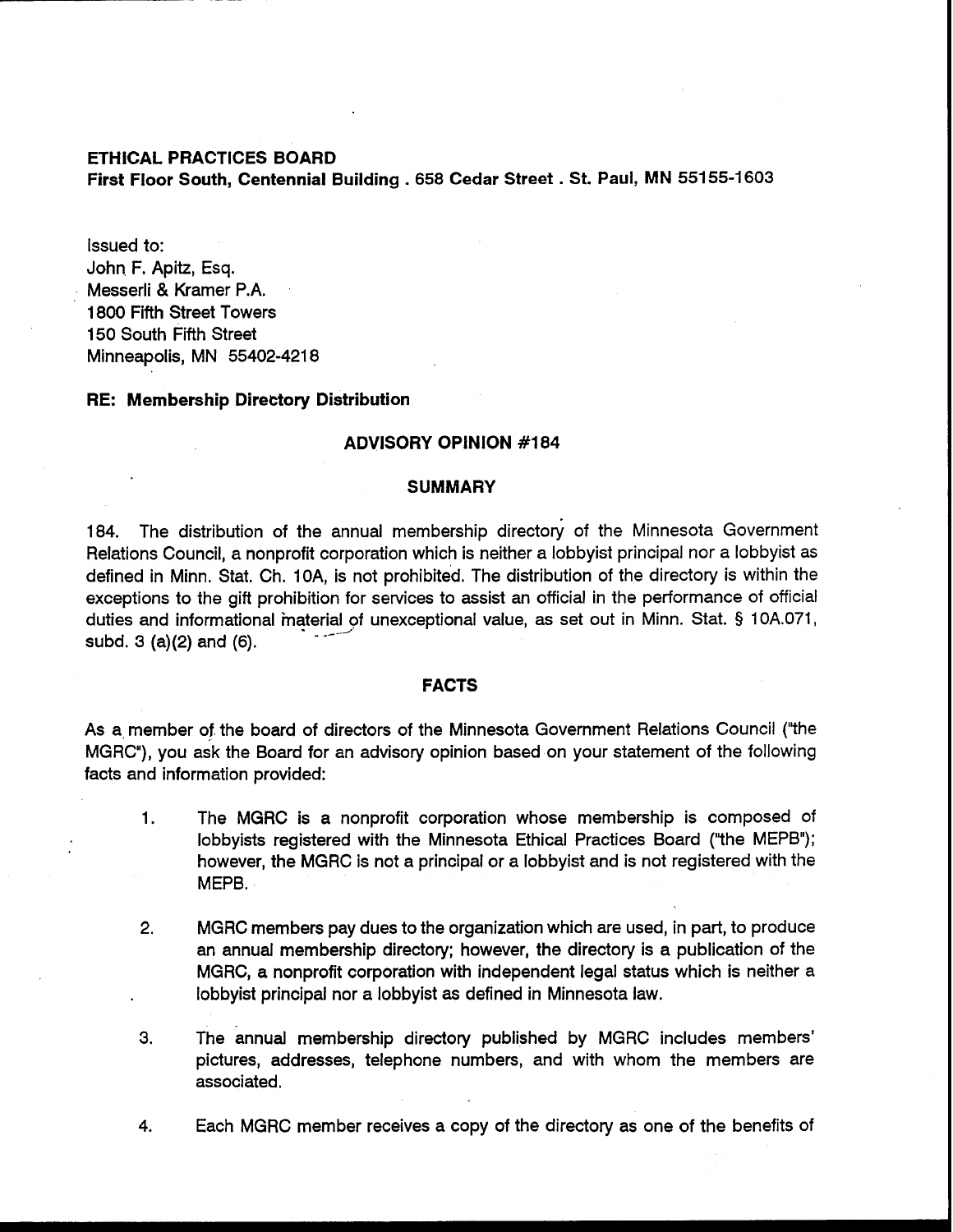membership. Nonmembers may purchase copies of the directory from the organization for \$1 2.00 per directory.

### **QUESTION**

May the MGRC provide copies of its membership directories to state legislators free of charge to assist them in the performance of their legislative duties?

#### **OPINION**

Yes. The distribution to legislators of the annual membership directory of the MGRC, a nonprofit corporation which is neither a lobbyist principal nor a lobbyist as defined in Minn. Stat. Ch. 1 OA is not prohibited. Although requested by MGRC members, who are lobbyists, the distribution is within the exceptions to the gift prohibition for services to assist an official in the performance of official duties and for informational material of unexceptional value, as set out in Minn. Stat. § 10A.071, subd. 3 (a)(2) and (6).

1ssued: <u>2-13-95</u> (Am / Golal

Ethical Practices Board

## **PERTINENT STATUTES**

Minn. Stat. § 10A.01 DEFINITIONS provides:

Subd. 11. (a) "Lobbyist" means an individual:

(1) engaged for pay or other consideration, or authorized to spend money by another individual, association, political subdivision, or public higher education system, who spends more than five hours in any month or more than \$250, not including the individual's own travel expenses and membership dues, in any year, for the purpose of attempting to influence legislative action or administrative action, or the official action of a metropolitan governmental unit, by communicating or urging others to communicate with public or local officials.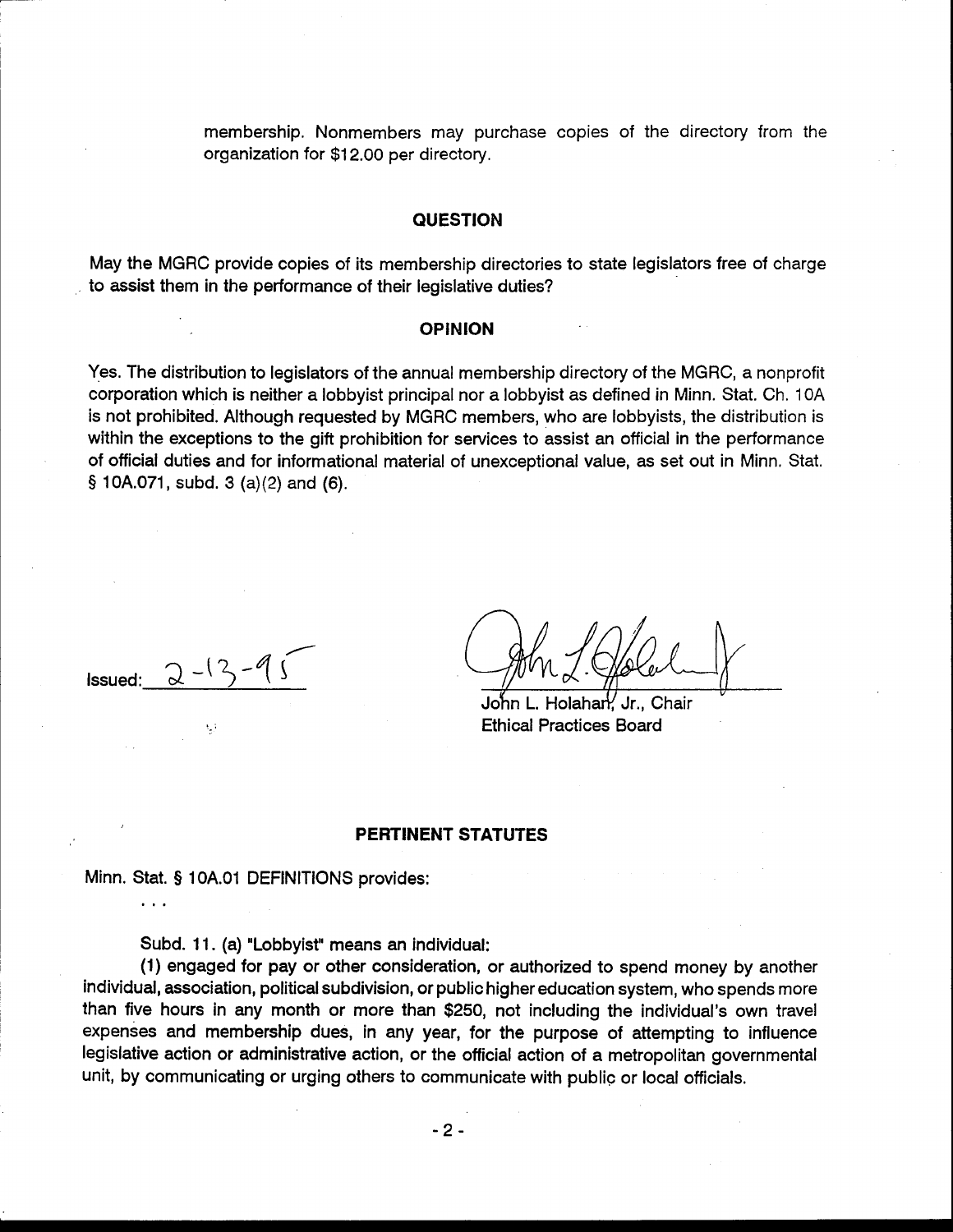Subd. 18. "Public official" means any:

(a) member of the legislature;

(b) constitutional officer in the executive branch and the officer's chief administrative deputy;

(c) member, chief administrative officer or deputy chief administrative officer of a state board or commission which has at least one of the following powers: (i) the power to adopt, amend or repeal rules, or (ii) the power to adjudicate contested cases or appeals;

(d) commissioner, deputy commissioner, or assistant commissioner of any state department as designated pursuant to section 15.01;

(e) individual employed in the executive branch who is authorized to adopt, amend or repeal rules or adjudicate contested cases;

(9 executive director of the state board of investment;

(g) executive director of the Indian affairs intertribal board;

(h) commissioner of the iron range resources and rehabilitation board;

(i) commissioner of mediation services;

...

(i) deputy of any official listed in clauses (e) to  $(i)$ ;

**(k)** judge of the workers' compensation court of appeals;

(I) administrative law judge or compensation judge in the state office of administrative hearings or referee in the department of jobs and training;

(m) solicitor general or deputy, assistant or special assistant attorney general;

(n) individual employed by the legislature as secretary of the senate, chief clerk of the house, revisor of statutes, or researcher, legislative analyst, or attorney in the office of senate counsel and research or house research;

(0) member or chief administrative officer of'the metropolitan council, regional transit board, metropolitan transit commission, metropolitan waste control commission, metropolitan parks and open. spaces commission, metropolitan airports commission or metropolitan sports facilities commission;

(p) the director of the racing commission, the director of the gambling control board, the director of the state lottery, and the deputy director of the state lottery;

(q) director or the division of gambling enforcement in the department of public safety;

(r) member or executive director of the higher education facilities authority; or

(s) member of the board of directors or president of the Minnesota world trade center corporation.

Subd. 28. **Principal.** "Principal" means an individual or association that:

(1) spends more than \$500 in the aggregate in any calendar year to engage a lobbyist, compensate a lobbyist, or authorize the expenditure of money by a lobbyist; or

 $(2)$  is not included in clause (1) and spends a total of at least \$50,000 in any calendar year on efforts to influence legislative action, administrative action, or the official action of governmental units, as described in section 10A.04, subdivision 6.